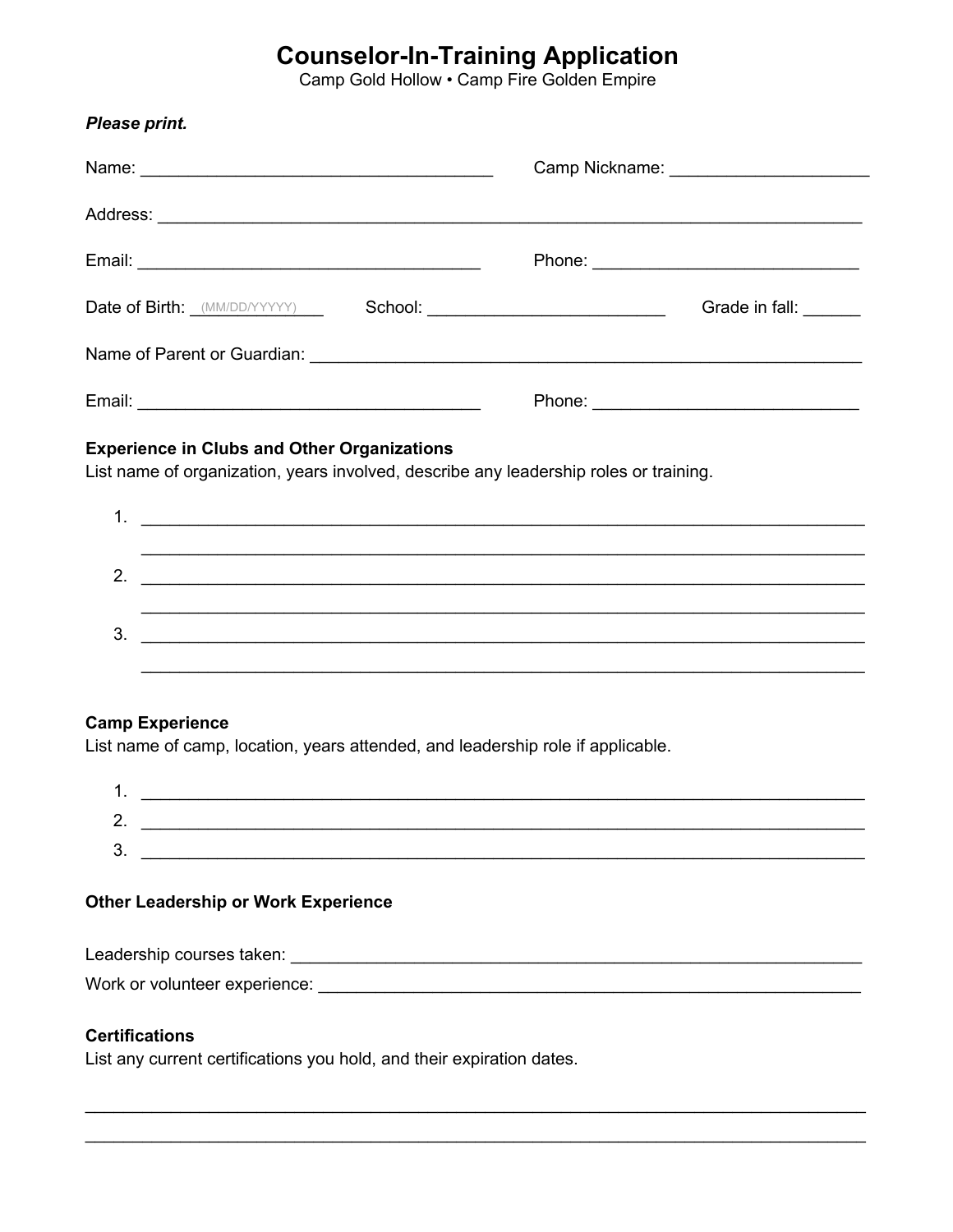# **Counselor-In-Training Application**

Camp Gold Hollow • Camp Fire Golden Empire

### **Camp Skills**

Show skills you have with an "H"; show skills you can lead or teach with a "T".

| Archery                      | Backpacking              | Boating/<br>Kayaking         | Canoeing                | Creative<br>Writing                    |  |
|------------------------------|--------------------------|------------------------------|-------------------------|----------------------------------------|--|
| Ecology<br><b>Activities</b> | Fishing                  | Folk<br>Dancing              | Outdoor<br>Games        | <b>Handcrafts</b>                      |  |
| Hiking                       | Informal<br>Drama/Skits  | Musical<br><b>Instrument</b> | <b>Nature</b><br>Crafts | <b>Nature</b><br><b>Identification</b> |  |
| Orienteering                 | Outdoor<br>Living Skills | Photography                  | Poetry                  | Singing                                |  |
| Sketching                    | Storytelling             | Swimming                     | Other:                  |                                        |  |

#### **References**

List names and contact information of two people (not relatives), who know you well. Describe how they know you (school, church, volunteering, etc), and for how long.

| Name: Name: Name: Name: Name: Name: Name: Name: Name: Name: Name: Name: Name: Name: Name: Name: Name: Name: Name: Name: Name: Name: Name: Name: Name: Name: Name: Name: Name: Name: Name: Name: Name: Name: Name: Name: Name: |  |
|-------------------------------------------------------------------------------------------------------------------------------------------------------------------------------------------------------------------------------|--|
|                                                                                                                                                                                                                               |  |
|                                                                                                                                                                                                                               |  |
|                                                                                                                                                                                                                               |  |
|                                                                                                                                                                                                                               |  |
|                                                                                                                                                                                                                               |  |
|                                                                                                                                                                                                                               |  |
| For how long: ___________________________________                                                                                                                                                                             |  |
|                                                                                                                                                                                                                               |  |

#### **Please write a brief statement on the following:**

Reasons you wish to be a Counselor-In-Training.

What you feel you can contribute to the camp as a C.I.T.